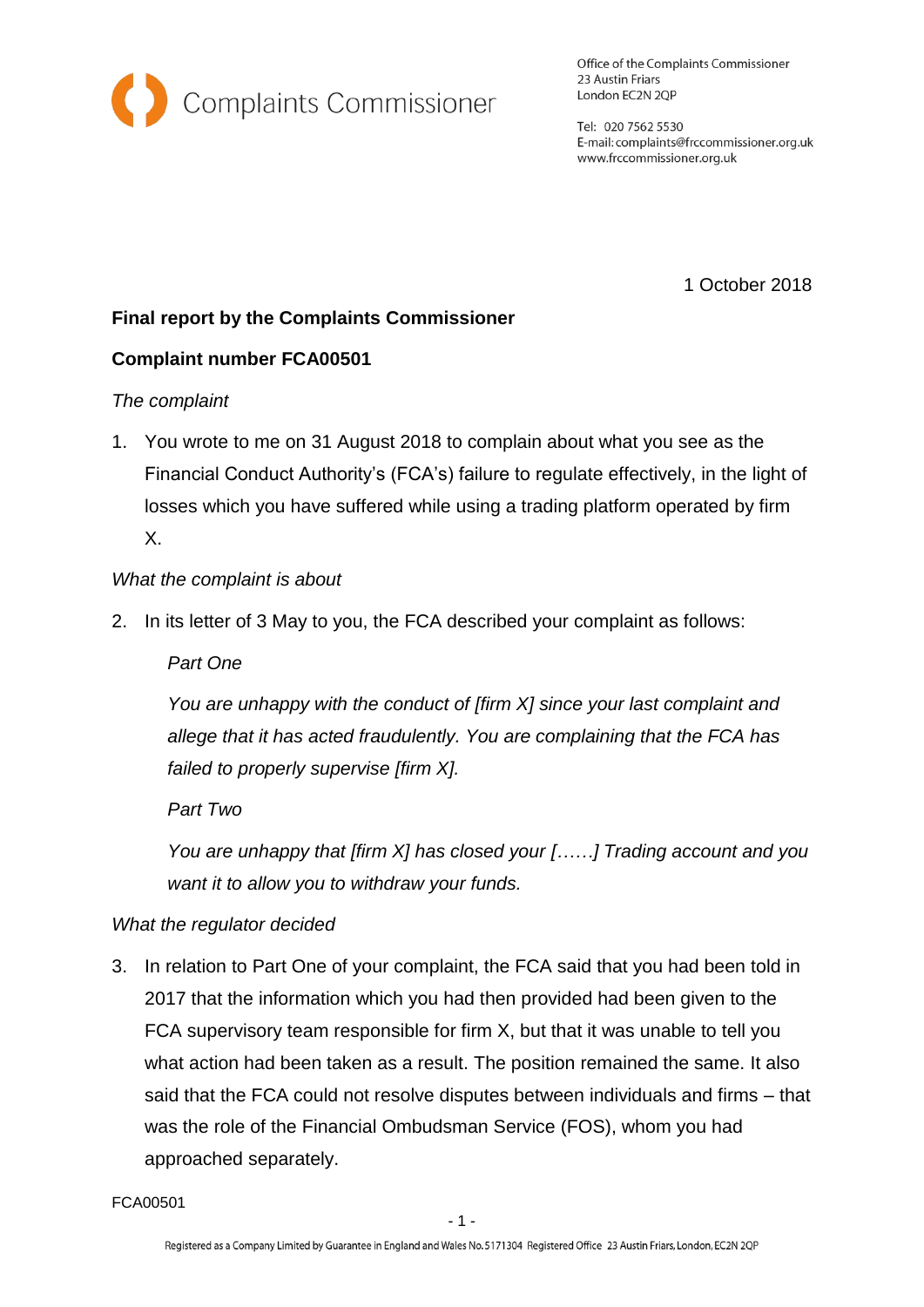4. In relation to Part Two, the FCA said that this Complaints Scheme dealt with complaints about the actions or inactions of the FCA, not of the firms it regulates – for that reason, your complaint should be directed to the firm and, if necessary, the FOS.

#### *Why you are unhappy with the regulator's decision*

5. In your email of 31 August, you say to me that the FCA does not care about consumers, and is allowing the firms it regulates to rip off their customers. You say that firm X has threatened you with defamation proceedings in June. You also say that the FCA has not responded to your correspondence since 15 June.

## *Preliminary point*

6. Under the Complaints Scheme I, as an independent reviewer, have access to all the FCA's documents, including confidential material. I have looked carefully at the records, including those relating to the related matters which you raised in 2017. Like the FCA, I have to respect the confidentiality of some of the material, for the reasons explained in the FCA's letter of 23 August 2017.

#### *My analysis*

- 7. It is clear that you have suffered a significant financial loss, which I was sorry to hear about, and I understand your concerns. However, my role is to consider whether the FCA has done something wrong, or failed to do something which it ought to have done.
- 8. Having reviewed the FCA's records, it is clear that the concerns you raised in 2017 were looked at properly. I note that you took a complaint to the FOS, making allegations against firm X, but that complaint was not upheld by the Ombudsman. The issues you raised in 2018 were also looked at carefully by the FCA and, though I cannot disclose the details, I am satisfied that the concerns you raised were properly understood and responded to. I am also satisfied that the FCA's advice about Part Two of your complaint – that you should refer it to firm X and, if necessary, to the FOS – was the correct advice.
- 9. In your response to my preliminary decision, you say again that the FCA has failed to protect consumers. Having looked carefully at the records, I remain